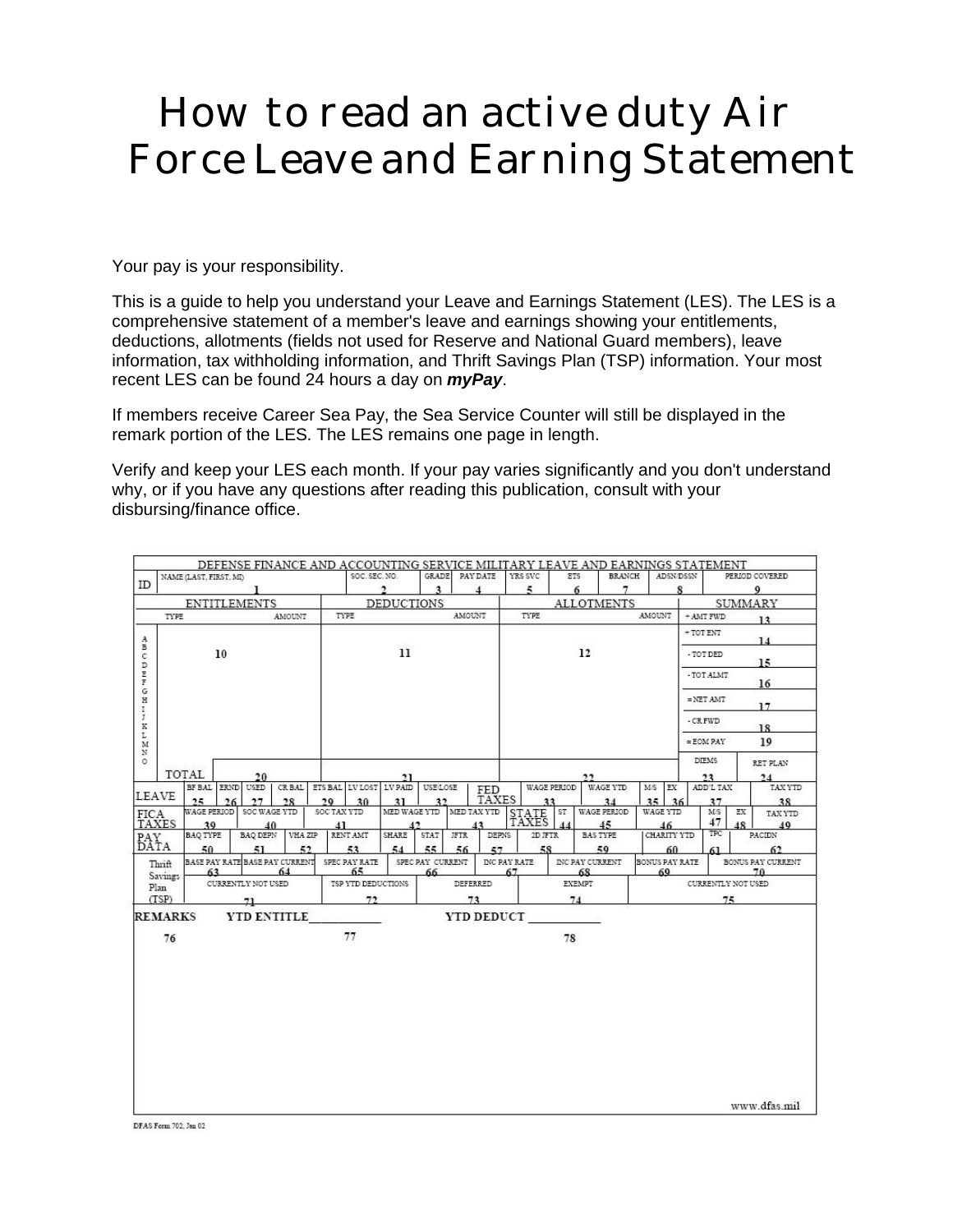#### **Fields 1 - 9 contain the identification portion of the LES.**

- **1 NAME**: The member's name in last, first, middle initial format.
- **2 SOC. SEC. NO**.: The member's Social Security Number.
- **3 GRADE**: The member's current pay grade.
- **4 PAY DATE**: The date the member entered active duty for pay purposes in YYMMDD format. This is synonymous with the Pay Entry Base Date (PEBD).
- **5 YRS SVC**: In two digits, the actual years of creditable service.
- **6 ETS**: The Expiration Term of Service in YYMMDD format. This is synonymous with the Expiration of Active Obligated Service (EAOS).
- **7 BRANCH:** The branch of service, i.e., Navy, Army, Air Force.
- **8 ADSN/DSSN**: The Disbursing Station Symbol Number used to identify each disbursing/finance office.
- **9 PERIOD COVERED:** This is the period covered by the individual LES. Normally it will be for one calendar month. If this is a separation LES, the separation date will appear in this field.

#### **Fields 10 through 24 contain the entitlements, deductions, allotments, their respective totals, a mathematical summary portion, date initially entered military service, and retirement plan.**

- **10 ENTITLEMENTS:** In columnar style the names of the entitlements and allowances being paid. Space is allocated for fifteen entitlements and/or allowances. If more than fifteen are present the overflow will be printed in the remarks block. Any retroactive entitlements and/or allowances will be added to like entitlements and/or allowances.
- **11 DEDUCTIONS:** The description of the deductions are listed in columnar style. This includes items such as taxes, SGLI, Mid-month pay and dependent dental plan. Space is allocated for fifteen deductions. If more than fifteen are present the overflow will be printed in the remarks block. Any retroactive deductions will be added to like deductions.
- **12 ALLOTMENTS:** In columnar style the type of the actual allotments being deducted. This includes discretionary and non-discretionary allotments for savings and/or checking accounts, insurance, bonds, etc. Space is allocated for fifteen allotments. If a member has more than one of the same type of allotment, the only differentiation may be that of the dollar amount.
- **13 +AMT FWD:** The amount of all unpaid pay and allowances due from the prior LES.
- **14 + TOT ENT:** The figure from Field 20 that is the total of all entitlements and/or allowances listed.
- **15 -TOT DED:** The figure from Field 21 that is the total of all deductions.
- **16 -TOT ALMT:** The figure from Field 22 that is the total of all allotments.
- **17 = NET AMT:** The dollar value of all unpaid pay and allowances, plus total entitlements and/or allowances, minus deductions and allotments due on the current LES.
- **18 CR FWD:** The dollar value of all unpaid pay and allowances due to reflect on the next LES as the +AMT FWD.
- **19 = EOM PAY:** The actual amount of the payment to be paid to the member on End-of-Month payday.
- **20 22 TOTAL:** The total amounts for the entitlements and/or allowances, deductions and allotments respectively.
- **23 DIEMS:** Date initially entered military service: This date is used SOLELY to indicate which retirement plan a member is under. For those members with a DIEMS date prior to September 8, 1980, they are under the FINAL PAY retirement plan. For those members with a DIEMS date of September 8, 1980 through July 31, 1986, they are under the HIGH-3 retirement plan. For those members with a DIEMS date of August 1, 1986 or later, they were initially under the REDUX retirement plan. This was changed by law in October 2000, when they were placed under the HIGH-3 plan, with the OPTION to return to the REDUX plan. In consideration of making this election, they become entitled to a \$30,000 Career Service Bonus. The data in this block comes from PERSCOM. DFAS is not responsible for the accuracy of this data. If a member feels that the DIEMS date shown in this block is erroneous, they must see their local servicing Personnel Office for corrective action.
- **24 RET PLAN:** Type of retirement plan, i.e. Final Pay, High 3, REDUX; or CHOICE (CHOICE reflects members who have less than 15 years service and have not elected to go with REDUX or stay with their current retirement plan).

#### **Fields 25 through 32 contain leave information.**

- **25 BF BAL:** The brought forward leave balance. Balance may be at the beginning of the fiscal year, or when active duty began, or the day after the member was paid Lump Sum Leave (LSL).
- **26 ERND:** The cumulative amount of leave earned in the current fiscal year or current term of enlistment if the member reenlisted/extended since the beginning of the fiscal year. Normally increases by 2.5 days each month.
- **27 USED:** The cumulative amount of leave used in the current fiscal year or current term of enlistment if member reenlisted/extended since the beginning of the fiscal year.
- **28 CR BAL:** The current leave balance as of the end of the period covered by the LES.
- **29 ETS BAL:** The projected leave balance to the member's Expiration Term of Service (ETS).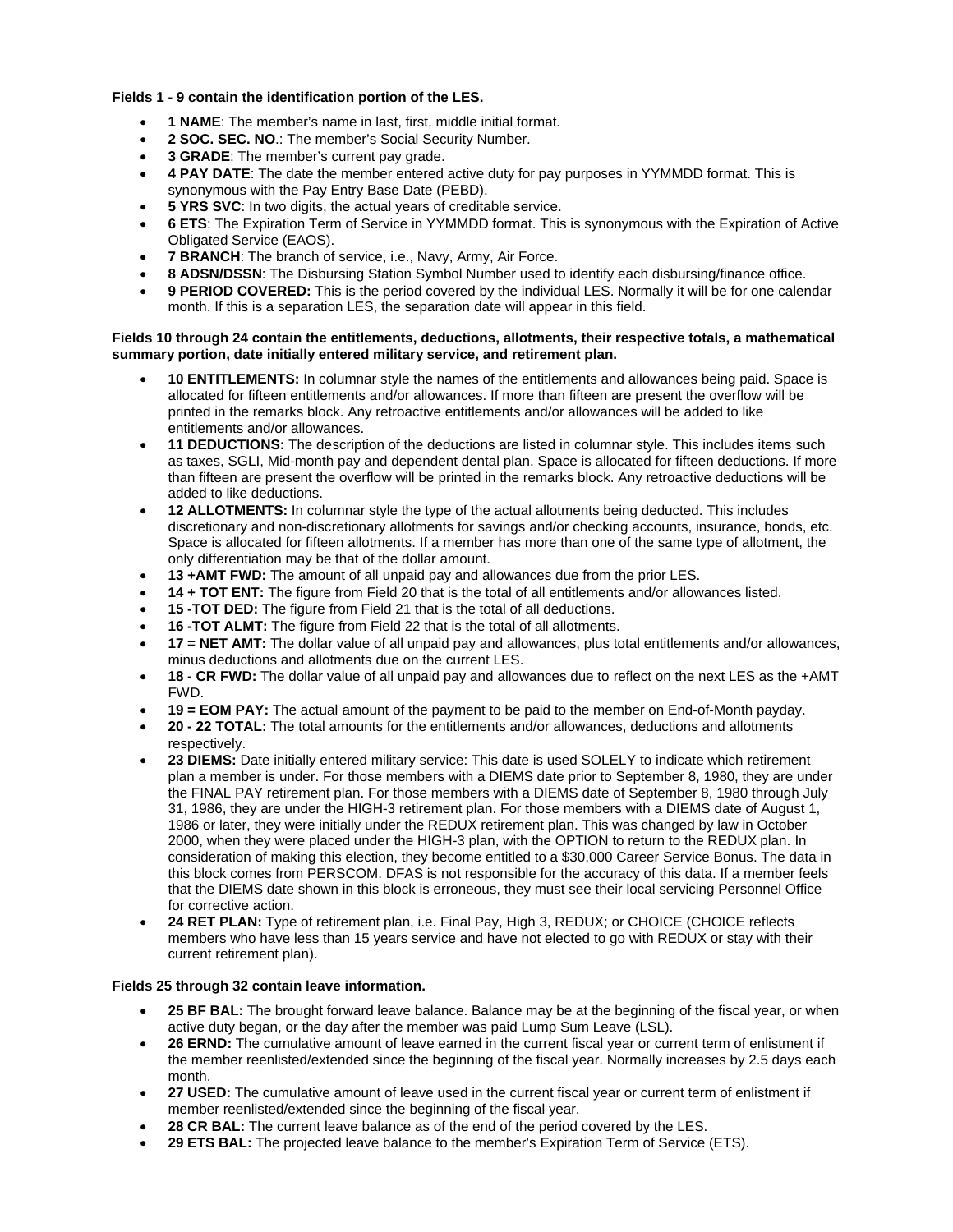- **30 LV LOST:** The number of days of leave that has been lost.
- **31 LV PAID:** The number of days of leave paid to date.
- **32 USE/LOSE:** The projected number of days of leave that will be lost if not taken in the current fiscal year on a monthly basis. The number of days of leave in this block will decrease with any leave usage.

## **Fields 33 through 38 contain Federal Tax withholding information.**

- **33 WAGE PERIOD:** The amount of money earned this LES period that is subject to Federal Income Tax Withholding (FITW).
- **34 WAGE YTD:** The money earned year-to-date that is subject to FITW. Field 35 M/S. The marital status used to compute the FITW.
- **36 EX:** The number of exemptions used to compute the FITW.
- **37 ADD'L TAX:** The member specified additional dollar amount to be withheld in addition to the amount computed by the Marital Status and Exemptions.
- **38 TAX YTD:** The cumulative total of FITW withheld throughout the calendar year.

## **Fields 39 through 43 contain Federal Insurance Contributions Act (FICA) information.**

- **39 WAGE PERIOD:** The amount of money earned this LES period that is subject to FICA.
- **40 SOC WAGE YTD:** The wages earned year-to-date that are subject to FICA.
- **41 SOC TAX YTD:** Cumulative total of FICA withheld throughout the calendar year.
- **42 MED WAGE YTD:** The wages earned year-to-date that are subject to Medicare.
- **43 MED TAX YTD:** Cumulative total of Medicare taxes paid year-to-date.

## **Fields 44 through 49 contain State Tax information.**

- **44 ST:** The two digit postal abbreviation for the state the member elected.
- **45 WAGE PERIOD:** The amount of money earned this LES period that is subject to State Income Tax Withholding (SITW).
- **46 WAGE YTD:** The money earned year-to-date that is subject to SITW. Field 47 M/S. The marital status used to compute the SITW.
- **48 EX:** The number of exemptions used to compute the SITW.
- **49 TAX YTD:** The cumulative total of SITW withheld throughout the calendar year.

## **Fields 50 through 62 contain additional Pay Data.**

- **50 BAQ TYPE:** The type of Basic Allowance for Quarters being paid.
- **51 BAQ DEPN:** A code that indicates the type of dependent. A Spouse C -Child D Parent G Grandfathered I -Member married to member/own right K - Ward of the court L - Parents in Law R - Own right S - Student (age 21-22) T - Handicapped child over age 21 W - Member married to member, child under 21
- **52 VHA ZIP:** The zip code used in the computation of Variable Housing Allowance (VHA) if entitlement exists.
- **53 RENT AMT:** The amount of rent paid for housing if applicable.
- **54 SHARE:** The number of people with which the member shares housing costs.
- **55 STAT:** The VHA status; i.e., accompanied or unaccompanied.
- **56 JFTR:** The Joint Federal Travel Regulation (JFTR) code based on the location of the member for Cost of Living Allowance (COLA) purposes.
- **57 DEPNS:** The number of dependents the member has for VHA purposes.
- **58 2D JFTR:** The JFTR code based on the location of the member's dependents for COLA purposes.
- **59 BAS TYPE:** An alpha code that indicates the type of Basic Allowance for Subsistence (BAS) the member is receiving, if applicable. This field will be blank for officers.
	- o B Separate Rations
	- o C TDY/PCS/Proceed Time
	- o H Rations-in-kind not available
	- o K Rations under emergency conditions
- **60 CHARITY YTD:** The cumulative amount of charitable contributions for the calendar year.
- **61 TPC:** This field is not used by the active component of any branch of service.
- **62 PACIDN:** The activity Unit Identification Code (UIC). This field is currently used by Army only.

## **Fields 63 through 75 contain Thrift Savings Plan (TSP) information/data.**

- **63 BASE PAY RATE:** The percentage of base pay elected for TSP contributions.
- **64 BASE PAY CURRENT:** Reserved for future use.
- **65 SPECIAL PAY RATE:** The percentage of Specialty Pay elected for TSP contribution.